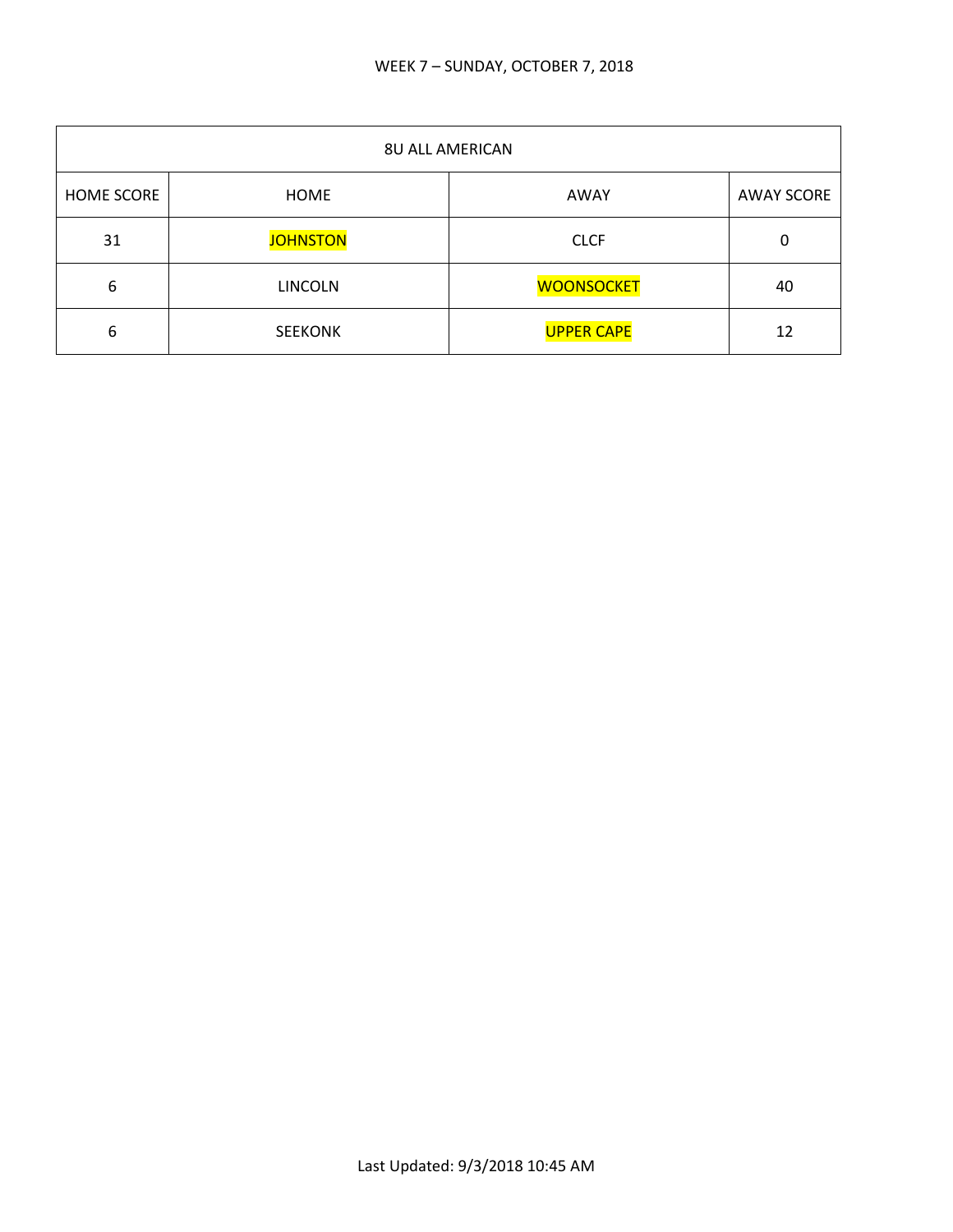| <b>9U ALL AMERICAN</b> |                         |                        |                   |
|------------------------|-------------------------|------------------------|-------------------|
| <b>HOME SCORE</b>      | <b>HOME</b>             | AWAY                   | <b>AWAY SCORE</b> |
| 7                      | <b>CENTRAL FALLS</b>    | <b>WOONSOCKET</b>      | 27                |
| $\mathbf 0$            | <b>LINCOLN</b>          | <b>FALL RIVER</b>      | 28                |
| $\mathbf 0$            | <b>NEW BEDFORD</b>      | <b>EAST PROVIDENCE</b> | 14                |
| $\mathbf 0$            | <b>NORTH PROVIDENCE</b> | <b>CLCF</b>            | 32                |
| 26                     | <b>PROVIDENCE</b>       | <b>FAIRLAWN</b>        | 19                |
| 0                      | <b>SEEKONK</b>          | <b>DARLINGTON</b>      | 18                |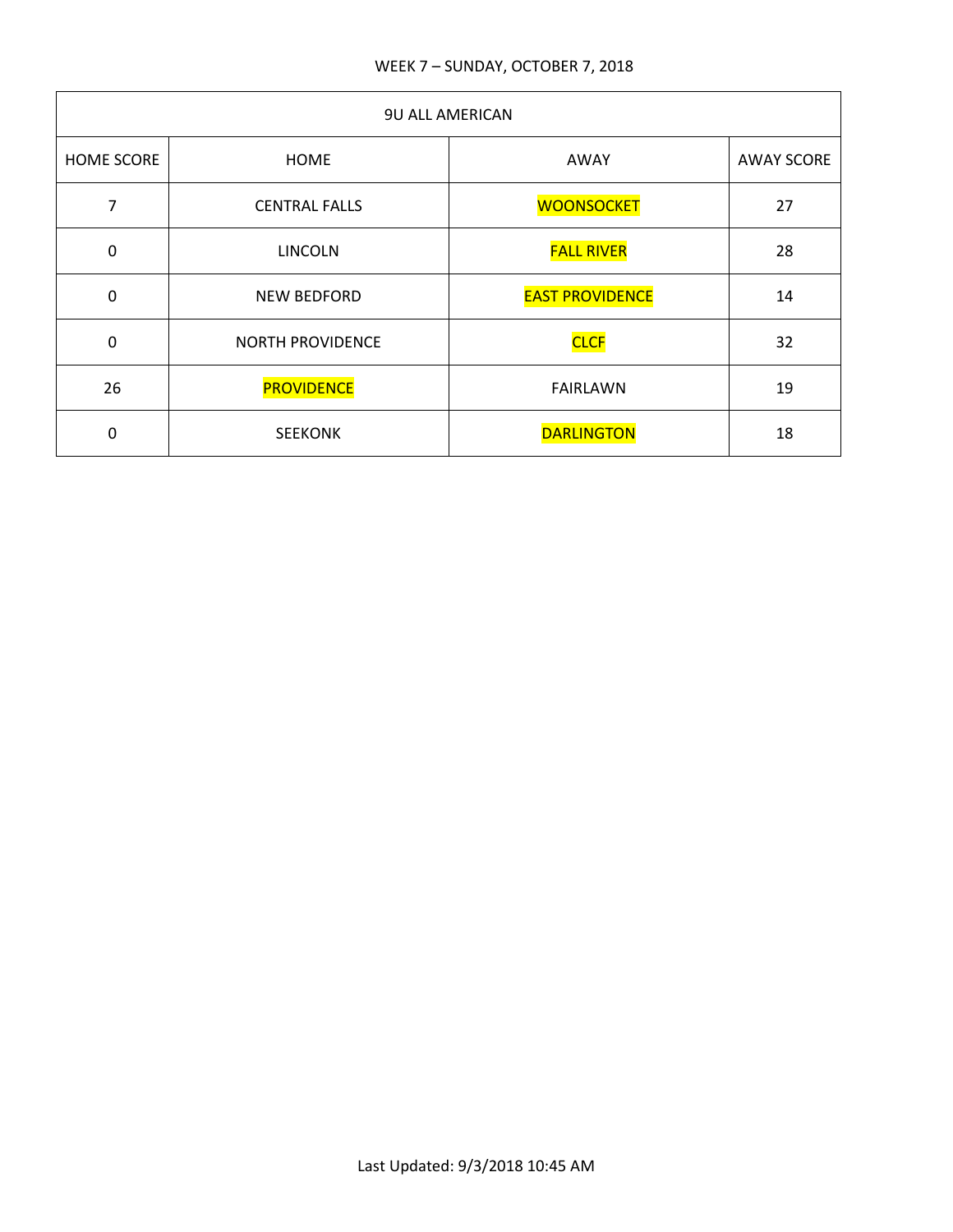| 10U ALL AMERICAN  |                        |                                |                   |
|-------------------|------------------------|--------------------------------|-------------------|
| <b>HOME SCORE</b> | <b>HOME</b>            | AWAY                           | <b>AWAY SCORE</b> |
| $\mathbf 0$       | <b>CENTRAL FALLS</b>   | <b>WOONSOCKET</b>              | 14                |
| 18                | <b>JOHNSTON</b>        | <b>CLCF</b>                    | 34                |
| 18                | <b>LINCOLN</b>         | <b>FALL RIVER</b>              | $\Omega$          |
| 7                 | <b>EAST PROVIDENCE</b> | <b>EXETER / WEST GREENWICH</b> | 0                 |
| 0                 | <b>SEEKONK</b>         | <b>UPPER CAPE</b>              | 32                |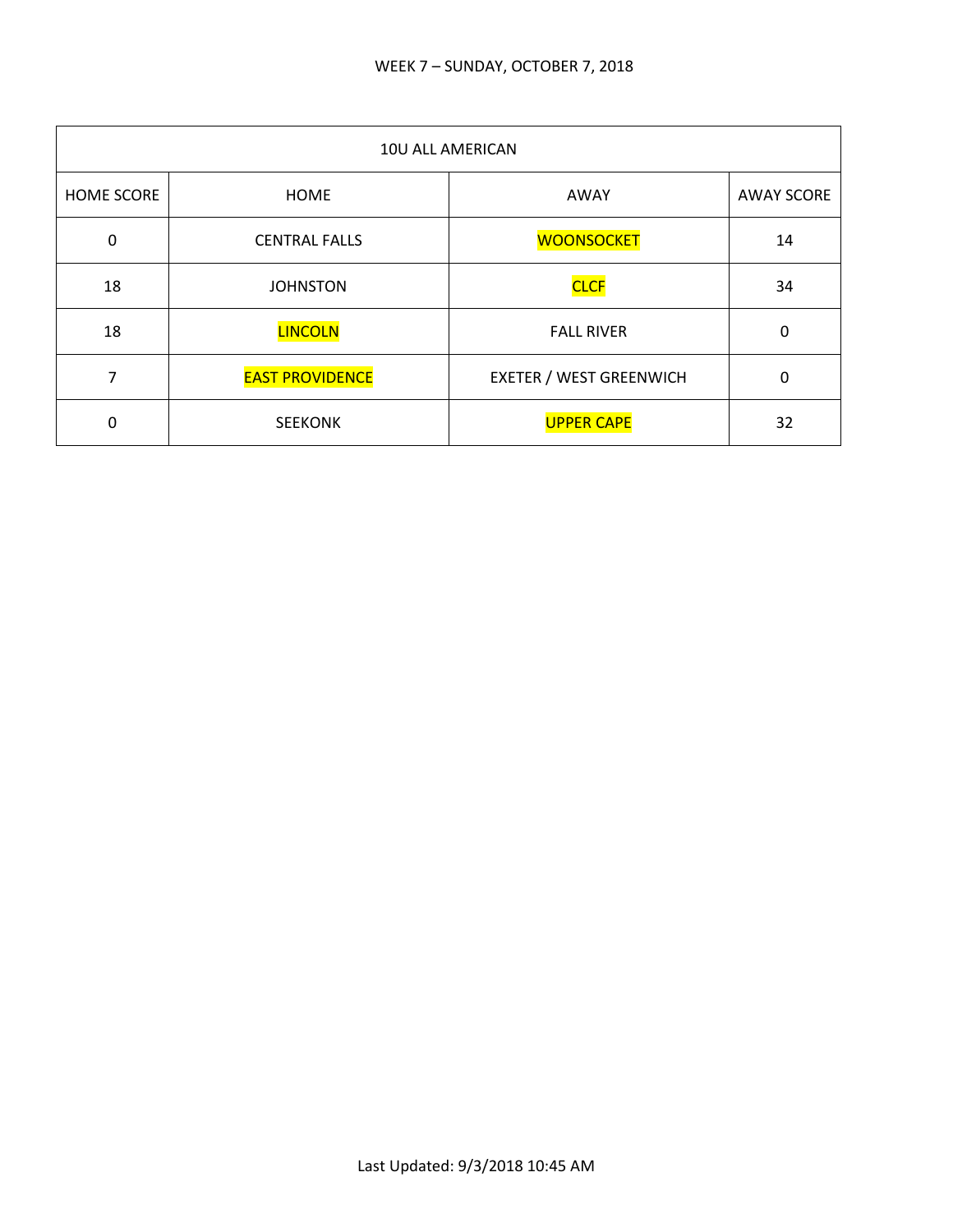| 11U ALL AMERICAN |                         |                   |                   |
|------------------|-------------------------|-------------------|-------------------|
| HOME SCORE       | <b>HOME</b>             | AWAY              | <b>AWAY SCORE</b> |
| 32               | <b>LINCOLN</b>          | <b>DARLINGTON</b> | 0                 |
| 6                | NEW BEDFORD             | <b>FALL RIVER</b> | 36                |
| $\mathbf 0$      | <b>NORTH PROVIDENCE</b> | <b>CLCF</b>       | 32                |
| $\Omega$         | <b>PROVIDENCE</b>       | <b>FAIRLAWN</b>   | 21                |
| 6                | <b>SEEKONK</b>          | <b>UPPER CAPE</b> | 32                |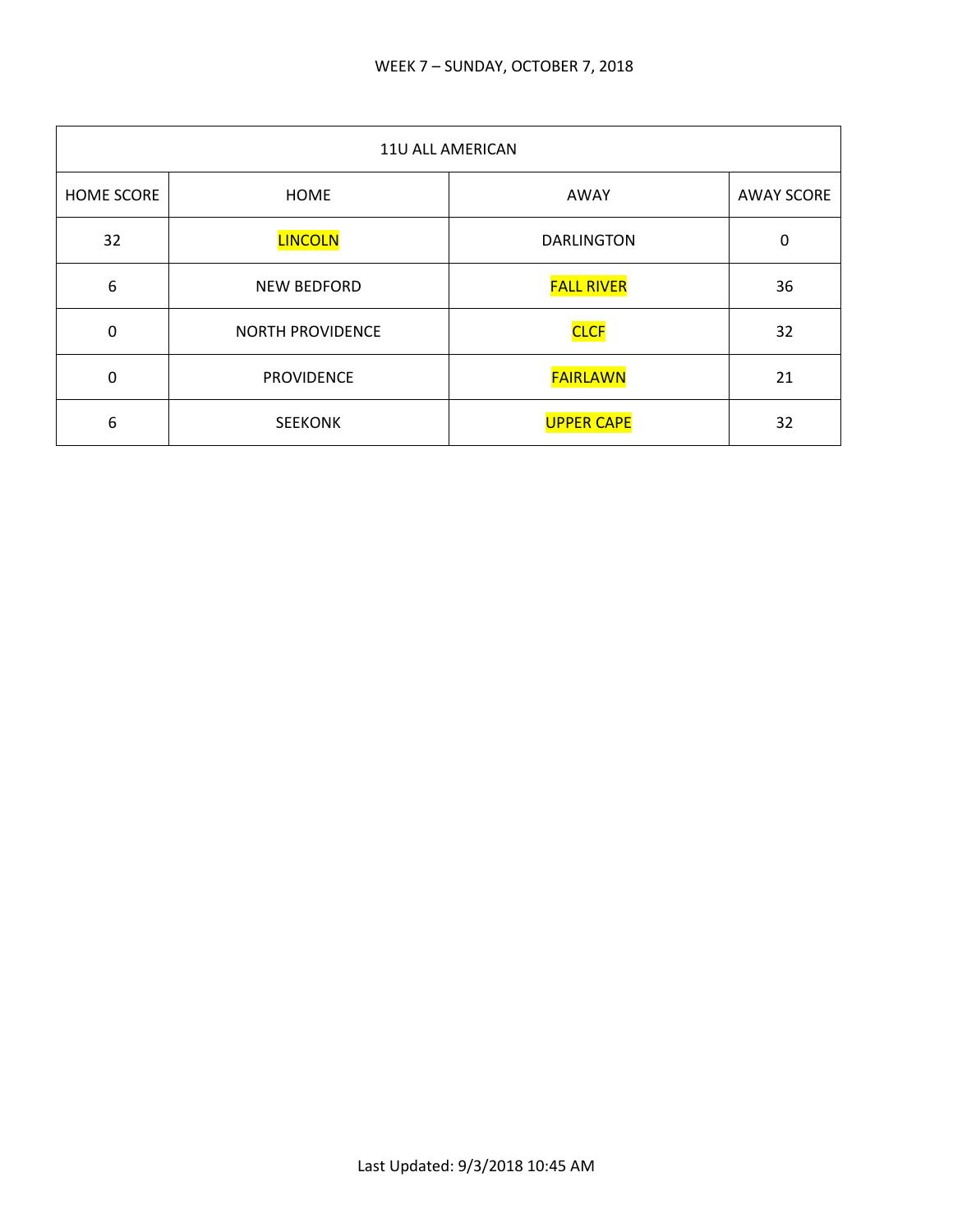| 12U ALL AMERICAN  |                        |                   |                   |
|-------------------|------------------------|-------------------|-------------------|
| <b>HOME SCORE</b> | <b>HOME</b>            | AWAY              | <b>AWAY SCORE</b> |
| 6                 | <b>CENTRAL FALLS</b>   | <b>WOONSOCKET</b> | 32                |
| 13                | <b>JOHNSTON</b>        | <b>CLCF</b>       | 31                |
| 20                | <b>EAST PROVIDENCE</b> | <b>FALL RIVER</b> | 6                 |
| 20                | <b>PROVIDENCE</b>      | <b>FAIRLAWN</b>   | 0                 |